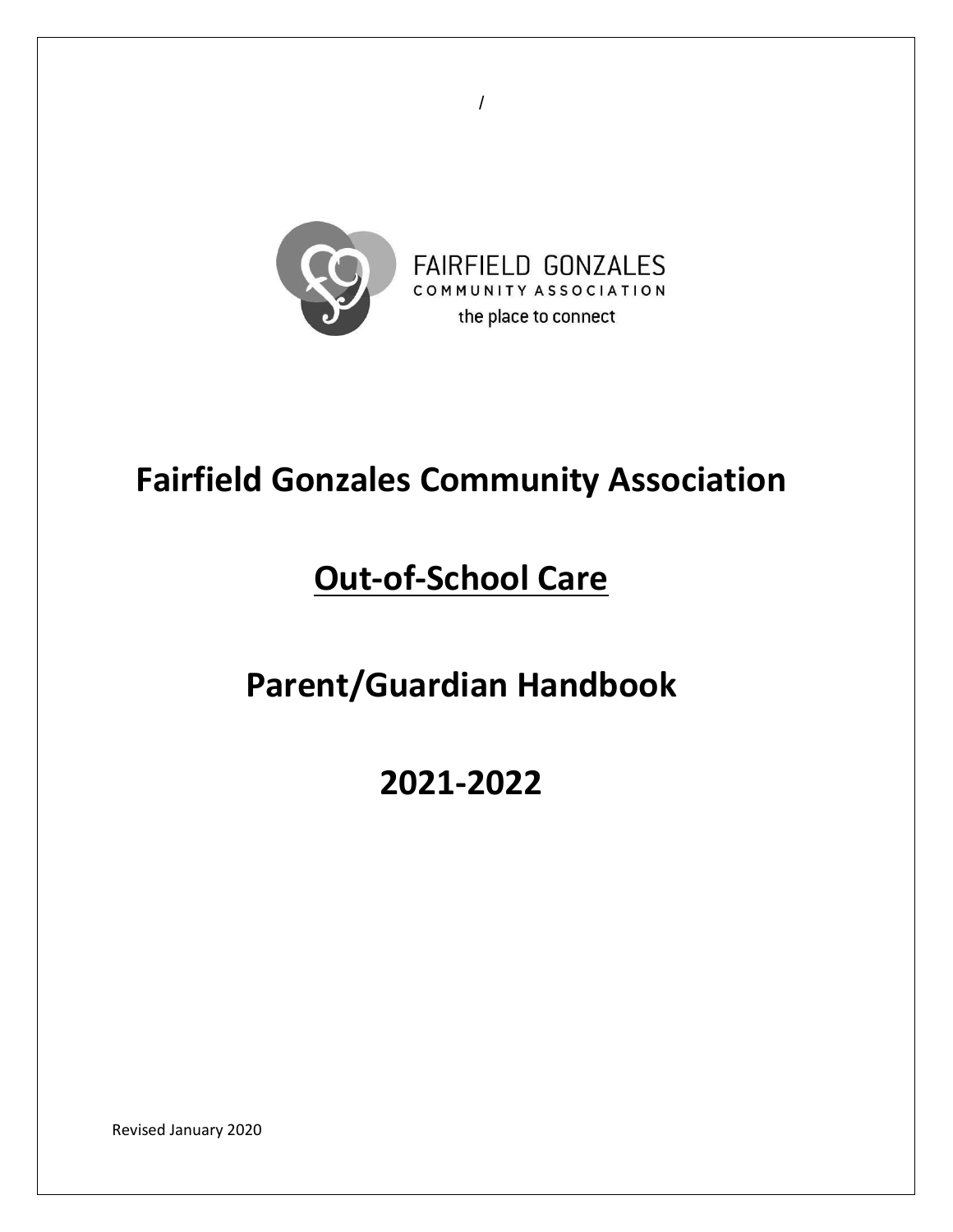## **Welcome**

Welcome to the Fairfield Gonzales Community Association (FGCA) Out-of-School Care (OSC) program. The FGCA is a charitable society that is governed by a board of directors. Our mission is to enhance the quality of life in Fairfield Gonzales by involving community members in identifying and acting on the needs of the area residents. Our vision is to foster an active, innovative, inclusive and connected community. We look forward to creating positive and lasting relationships with you and your child(ren). If you have any additional questions or concerns regarding the contents of this handbook, please contact the Child Care Coordinator or your onsite manager.

#### **Executive Team's Note**

On behalf of the Board of Directors and OSC management, we warmly welcome your family to our Out of School Care program. We look forward to building healthy relationships, building strong community and creating happy memories.

## **Fairfield Gonzales Community Association Out-of-School Care Philosophy**

Our OSC programs are play-based and child-focused in nature. Our staff view children as capable individuals with their own ideas, cultural beliefs, interests and abilities and strive to provide a safe environment physically, intellectually, mentally and emotionally. The FGCA believes that children grow, play and learn, as well as explore and construct knowledge about the world around them through peer and play based experiences. While recognizing family diversity and structure, our program encourages the development of positive relationships as well as respectful communication between children, staff and families.

## **Fairfield Gonzales Community Association Code of Conduct**

As an association dedicated to enhancing the quality of life in the Fairfield and Gonzales area, we have developed a code of conduct by which we hope to foster positive relations among all. It is understood that all board members, staff, volunteers, participants and users adhere to the following to guide all behaviour and activities related to the FGCA:

- We will interact with respect, courtesy, objectivity and inclusiveness
- We will work towards the good of all community members and not for personal benefit
- We will promote collaboration, cooperation and partnership with each other and with other groups
- We will promote health, wellness and safety for the entire community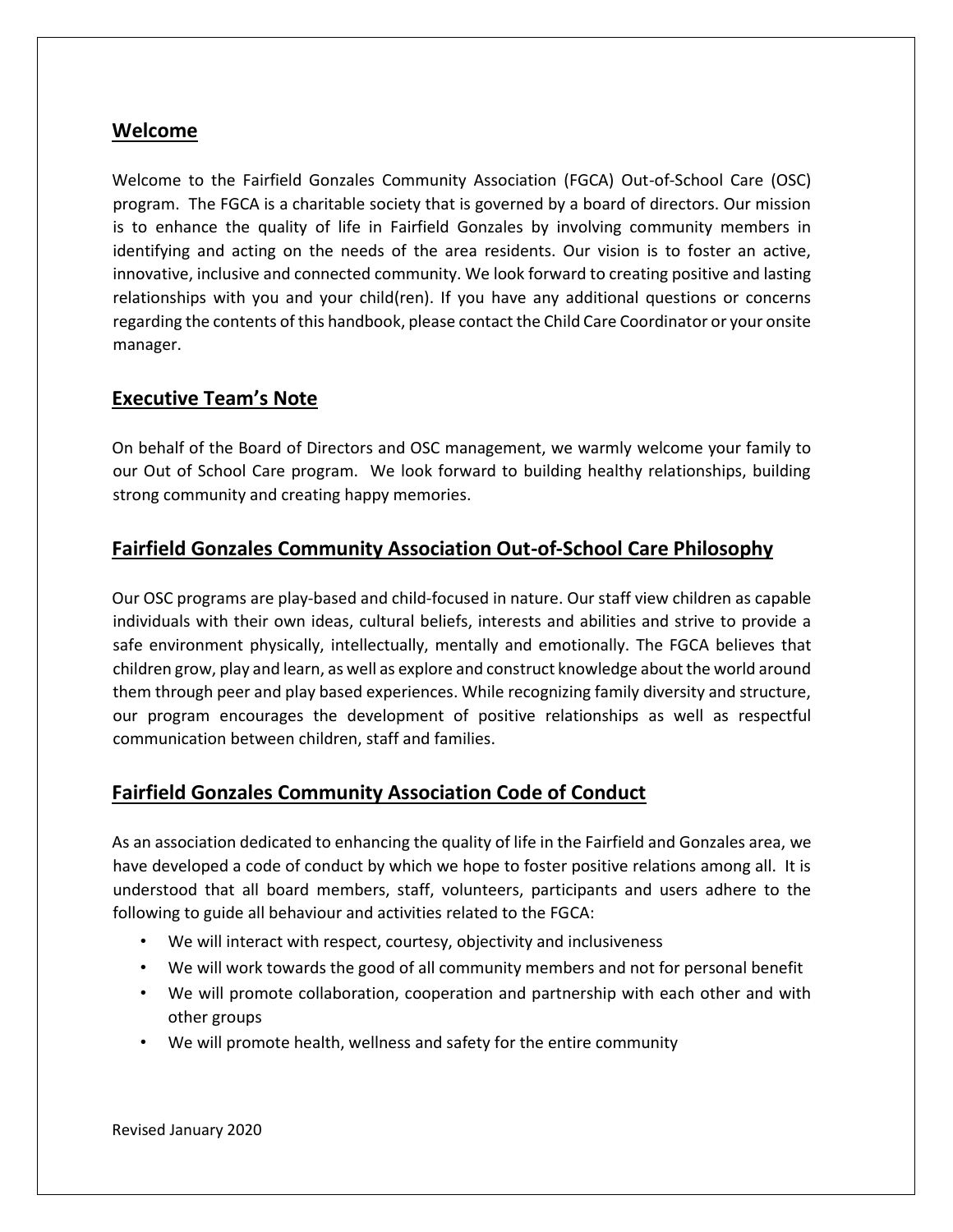# **Our Staff**

FGCA OSC employees possess a range of skills and educational backgrounds. All childcare employees must meet specific FGCA and VIHA (Vancouver Island Health Authority) licensing standards including but not limited to: 20 hours of accredited childcare training, standard first aid/CPR C, a criminal record check clearance and three work-related references. More information regarding the Child Care Licensing Regulations can be found at: http://www.viha.ca/mho/licensing/child\_care\_facilities.htm

#### **Program Operation Information**

The FGCA operates two OSC programs from September to June. Additional summer programs operate through July and August.

Programs and their locations:

| <b>LOCATION</b>                                                                                      | <b>PROGRAMS</b>                                         |  |  |
|------------------------------------------------------------------------------------------------------|---------------------------------------------------------|--|--|
| <b>Fairfield Community Place</b><br>Address: 1330 Fairfield Road                                     | <b>Fairfield Out of School Care</b>                     |  |  |
|                                                                                                      | Pro D Day Care<br>Sir James Douglas Pro-D Day (January) |  |  |
|                                                                                                      | Spring Camp (March)                                     |  |  |
|                                                                                                      | Summer Camp (July-August)                               |  |  |
| École Margaret Jenkins Elementary School<br>Address: 1824 Fairfield Road<br>Access via Chandler Ave. | Margaret Jenkins OSC                                    |  |  |
|                                                                                                      | Pro D Day Care                                          |  |  |
|                                                                                                      | Margaret Jenkins Specific Pro-D Day<br>(January)        |  |  |
| <b>St. Matthias Church</b><br>Address: 600 Richmond Street                                           | - Margaret Jenkins Youth OSC                            |  |  |
|                                                                                                      |                                                         |  |  |

## **Program Contact Numbers**

Office Phone: 250-382-2065 Office Phone: 250-592-8800

**Child Care Coordinator***(Camps and Pro-D Days)* **Co-Executive Director (Kristina Wilcox)** Office: 250-382-4604 ext.101 Office: 250-382-4604 ext.105 E-mail: childcare@fairfieldcommunity.ca E-mail: kwilcox@fairfieldcommunity.ca

**Fairfield OSC (FFOSC location) Margaret Jenkins OSC (two locations)**  E-mail: ffosc@fairfieldcommunity.ca E-mail: mjosc@fairfieldcommunity.ca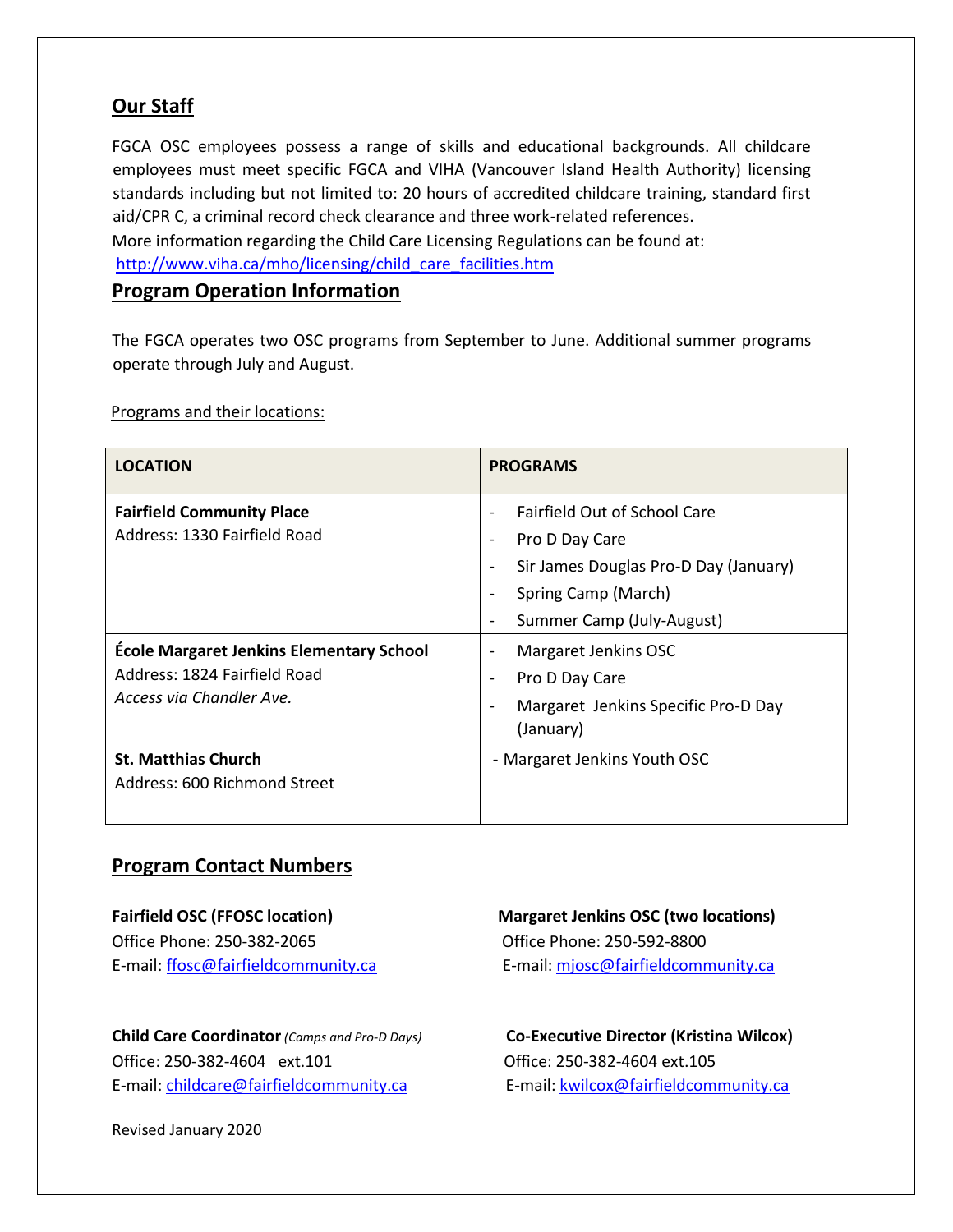# **Outdoor active play**

Unless extreme weather is a factor, we go outside every day so please dress your child appropriately for all kinds of weather. We will be outside for a minimum of 60 minutes per day. If outdoor play is not an option, indoor active play will take place for the same duration of time.

Items required throughout the year: rain and winter coat with a hood, rain and winter boots, (muddy buddies are optional but a good idea), hat and gloves. We strongly encourage packing a spare change of clothes.

Our OSC program offers activities that encourage the physical development of children which encourage the development of large and small muscle skills. Activities include, but are not limited to:

- o Field games
- o Organized group games
- o Self-directed active games
- o Playground play
- o Independent play

# **Care Plans**

If your child requires extra support, or has special medical or behavioural needs, a care plan outlining instructions for specialized care must be created. This will be created by the caregiver, parent and possibly outside resources and will be updated yearly. Your manager may request a care plan and will guide you through the creation of a care plan.

# **Screen Use**

- Unless there is an identified need, electronics from home are not permitted in program.
- On occasion, the programs will gather together to watch a movie. Movies are limited to a maximum of one every three months.

# **Food and Drink**

Revised January 2020 We promote healthy eating and nutritional habits. Each day we provide a healthy afternoon snack in conjunction with Canada's Food Guide. If your child has specific nutritional requirements, please inform FGCA management and please send extra food in your child's lunch kit to meet their need. If a child has specific nutritional requirements, we will ensure that all staff at the site understands and complies with these requirements. Safe drinking water is available for all children at all times and we encourage them to drink as much as they would like.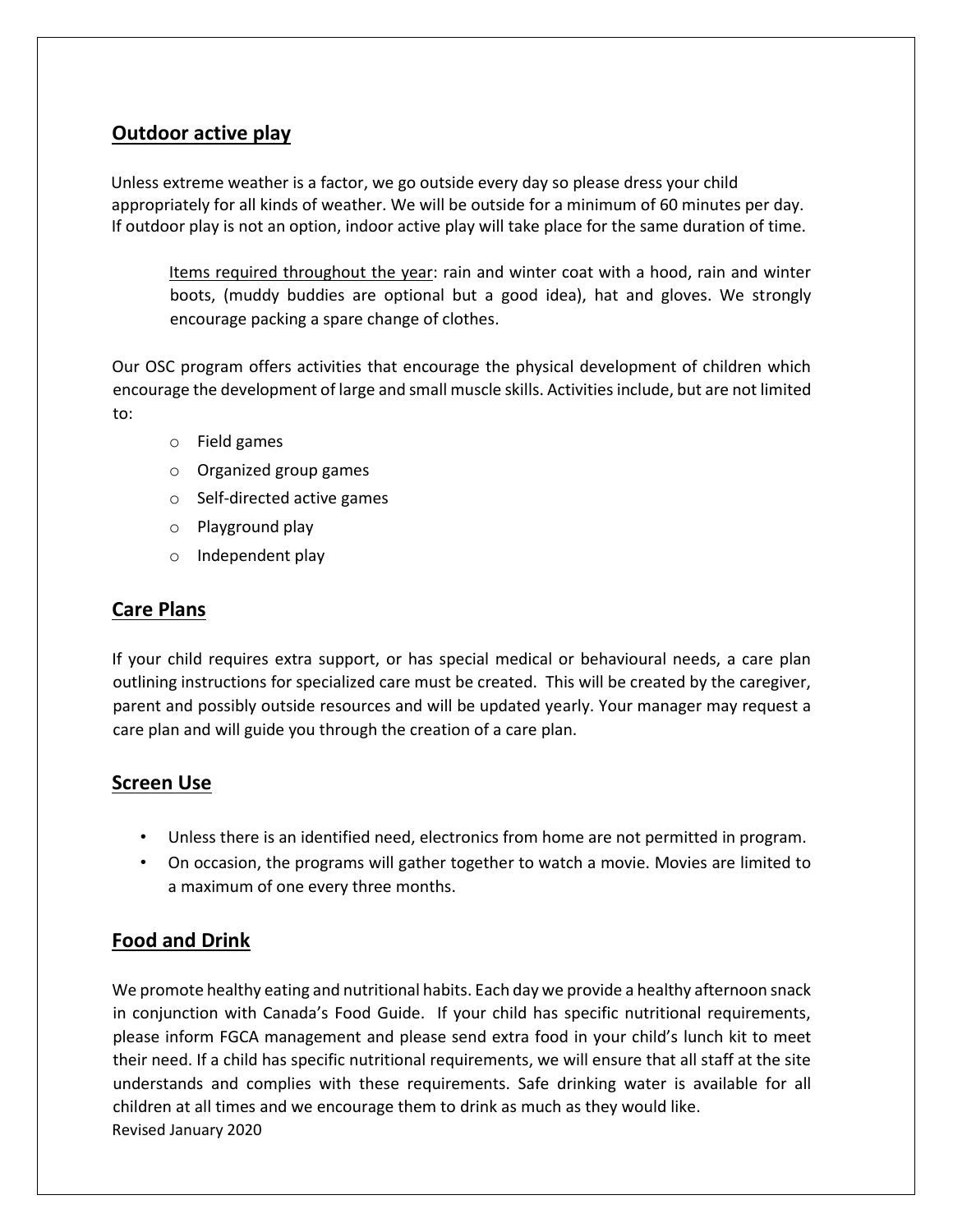## **Sunscreen Policy**

FGCA OSC and camp staff will supervise and provide direction for the application of sunscreen. The FGCA is not able to supply sunscreen; therefore, families must provide their child with a labelled bottle of sunscreen. We ask that if your child has allergies to sunscreen to provide a reasonable safety plan to ensure that your child will not be at risk of sunburn or sunstroke.

## **Communication**

Along with the room leaders, you will be primarily communicating with your onsite manager (see contact list below). Managers are responsible for the programming and registration for their respective programs. For seasonal camps (spring and summer) and Pro-D days your onsite manager will be the Child Care Coordinator.

We assume that you have received and read our e-mail unless it bounces back as undeliverable. If this occurs we will notify you by phone

o E-mails include: monthly newsletters, billing notifications and relevant program information. It is the parent's responsibility to:

- o provide accurate contact information
- o read monthly newsletters
- o collect tax receipts
- o inform themselves of out-trips, registration and Pro-D/ED days
- o notify the FGCA if your personal contact information changes during the year

## **Centre Closures**

The FGCA is closed for all STAT holidays, during School District 61's Winter break and the first day of school. Please refer to School District 61's calendar for specific dates**.** Recognized STAT holidays:

Good Friday **BC Day** BC Day **Christmas Day** Easter Monday **Easter Monday Labour Day Boxing Day** Victoria Day **Thanksgiving Day** Family Day

New Year's Day **Canada Day** Canada Day **Remembrance Day**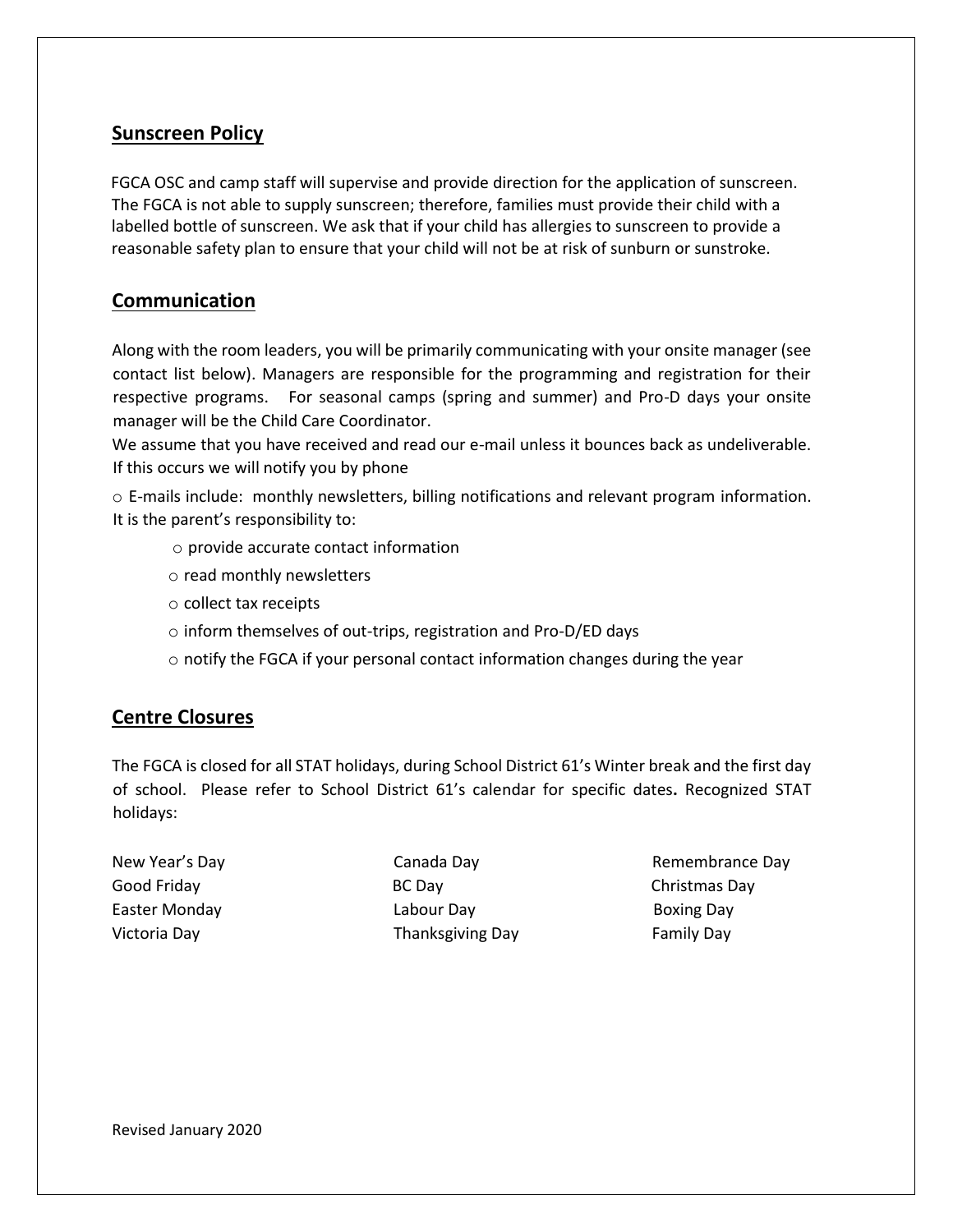# **OSC Fee Structure**

| <b>Care Options</b>                          | Full Time 5 days                          | PT 3 Days  | PT 2 Days  |
|----------------------------------------------|-------------------------------------------|------------|------------|
| Before Care (7:30am-school start)            | \$115/month<br>*\$65 for Kindergartener's | \$65/month | \$50/month |
| After Care<br>(school dismissal-6:00pm)      | \$335<br>*\$285 for Kindergartener's      | \$250      | \$200      |
| Before & After Care                          | \$400<br>*\$300 for Kindergartener's      | \$275      | \$225      |
| Professional Development Day (8:00am-5:30pm) | \$45/day                                  | n/a        | n/a        |
| <b>Early Dismissal Days</b>                  | Included                                  |            |            |
| Before School Care Drop In                   | \$10/day                                  | n/a        | n/a        |
| After School Care Drop In                    | \$30/day                                  |            |            |
| Spring Break Camp (8:00am-5:30pm)            | \$180/week                                |            |            |

# **NOTE: Although some months have fewer days, monthly fees are averaged over the 10 month school year.**

# **Part Time (P.T.) Requests**

Please note that full-time registration takes priority.

- P.T. requests must be submitted in writing to the onsite manager for consideration.
- Options for part-time are restricted to a minimum of 2 days of care and a maximum of 3 days of care.
- If a full-time application is submitted sufficient notice will be given to P.T. families and they will have the option to move to full-time or withdraw from the program.

## **Pro-D Day Care**

#### **Location and times:**

• Pro-D Day care is provided at the FGCA 'Place' located at 1330 Fairfield Road, as well as Margaret Jenkins Elementary school located at 1824 Fairfield Road from 8:00am-5:30pm.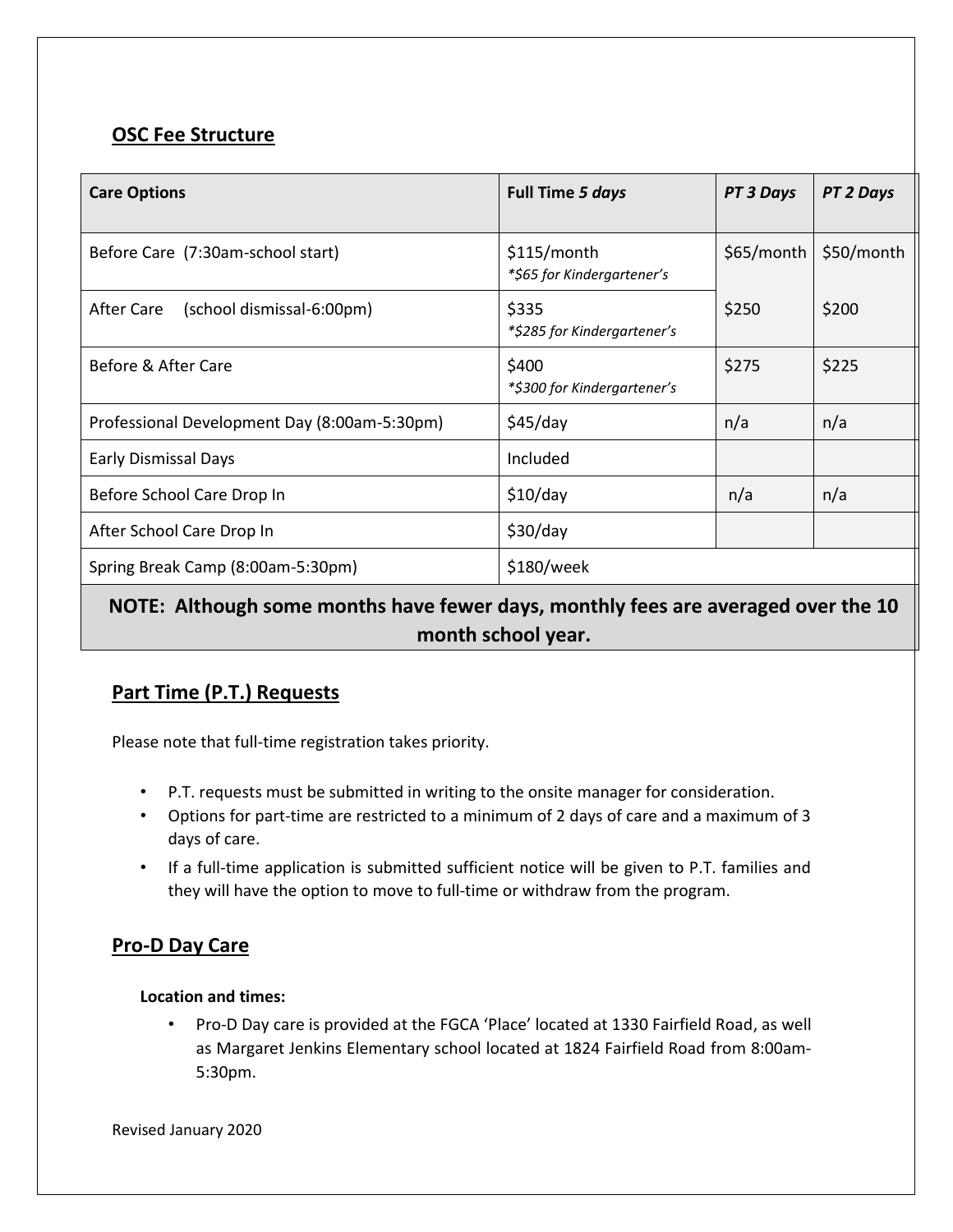- School specific Pro-D Days occur once in a school year and care will take place at the coinciding school from 8:00am-5:30pm.
- Payments for Pro-D care takes place on the  $1<sup>st</sup>$  of the month following the Pro-D taking place.

#### **Registration**

• Registration is limited and is done on a first come first serve basis.

o Registration for Pro-D days takes place after OSC Registration (last Monday in April)

▪ The FGCA utilizes an online ticket system for Pro-D Day Registrations. Please see our website for more details.

#### **Care:**

• If your child requires the support of a Supported Leader (SL) please discuss care needs with the onsite manager. While all attempts will be made to provide care for your child, if a SL worker is unavailable the FGCA is unable to guarantee a space.

o Important note: While the FGCA offers care between 8:00am and 5:30pm, Queen Alexandra contracts only fund 8 hours of care on camp days. A care window of 8 hours will be created with the Child Care Coordinator.

#### **Early Dismissal Days**

• Early Dismissal Care is available to families if they are regularly registered on the E.D. day. Care is not guaranteed and space is based upon available human resources and VIHA expectations.

## **Spring Camp and Summer Camp**

- INTERNAL\* Registration for the Spring Camp will commence, on a first come first serve basis, 2 months prior to the first day of camp.
- EXTERNAL\* Registration for Spring Camp will commence, on a first come first serve basis, 1.5 months prior to the first day of camp**.**
- Spring and summer camps will be held at the Fairfield Community Place (1330 Fairfield Road) from 8:00am-5:30pm.
- Camp payments will be processed on the  $15<sup>th</sup>$  day of the month. If the  $15<sup>th</sup>$  day is a weekend or holiday fees will be processed on the next business day.
- If payment is not received by the  $1<sup>st</sup>$  day of camp your child may not attend until the account has been paid in full.
	- o Refer to the refund section for description of refund policy.
- If your child requires the support of a SL please discuss care needs with the onsite manager. While all attempts will be made to provide care for your child, if a SL worker is unavailable the FGCA is unable to guarantee a space.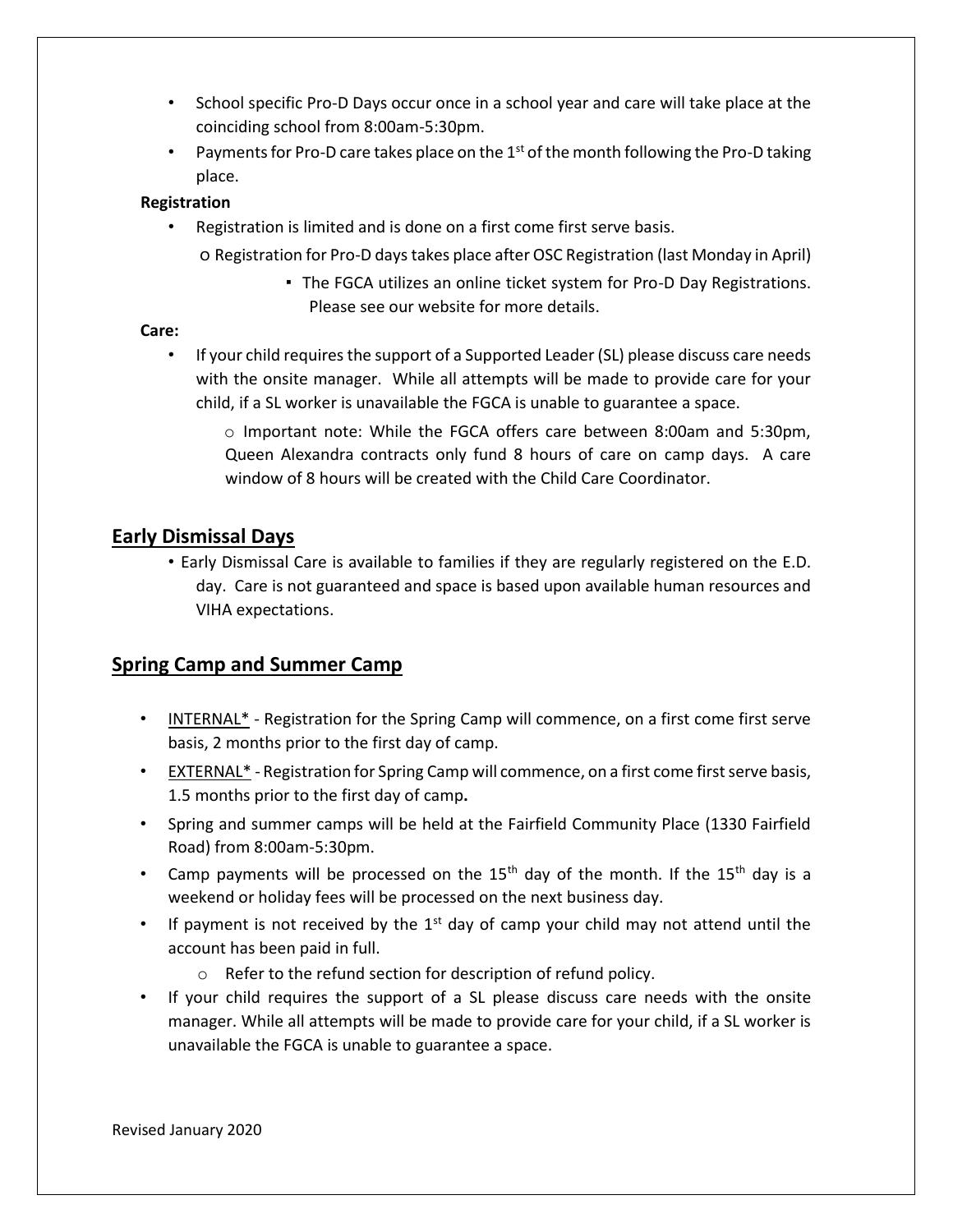o Important note: While the FGCA offers care between 8:00am and 5:30pm, SL contracts only allocate 8hrs of care for all-day camps. A scheduled 8-hour window will be created with the Child Care Coordinator

*\*Internal = any families who have children currently registered in our childcare programs or were registered in our programs within the last year* school year

*\*External = any family NOT currently registered in our childcare programs* 

#### **Registration Requirements**

Children registered in (K-5) at Sir James Douglas or Margaret Jenkins Elementary have priority registration; however, registration is also available for surrounding schools.

Completed registration packages include:

- o Registration forms
- o PAD form
- o Immunization records
- o Child's photo (colour)

o Custody agreement and care plan; if applicable.

o OSC Registration Deposit (new families only)

o Administration Fee Payment -\$30 (new families only)

#### **Payment Requirements**

Program financials are managed by the Child Care Coordinator. We use e-mail communication and will use the e-mail you have provided on the registration form. Important information is sent out via e-mail; therefore, please ensure the e-mail provided is accessible at all times, even during holiday breaks. If this is not possible, please provide your preferred method of communication.

- Fees are due on the 1<sup>st</sup> business day of each month and are paid via direct withdrawal. o Withdrawals will appear on your statement as '*Fairfield Community Association'* or *'FCA'.*
- A completed Pre-Authorized Debit (PAD) authorization form must be provided prior to your first day of care.
	- o For families wishing to have more than one benefactor (payee) please complete two separate PAD forms.
	- o A VOID cheque must be attached to the PAD agreement. If you are unable to attach a VOID cheque please ensure the financial information is entered correctly. Failure to provide correct information will result in a charge of \$25.00.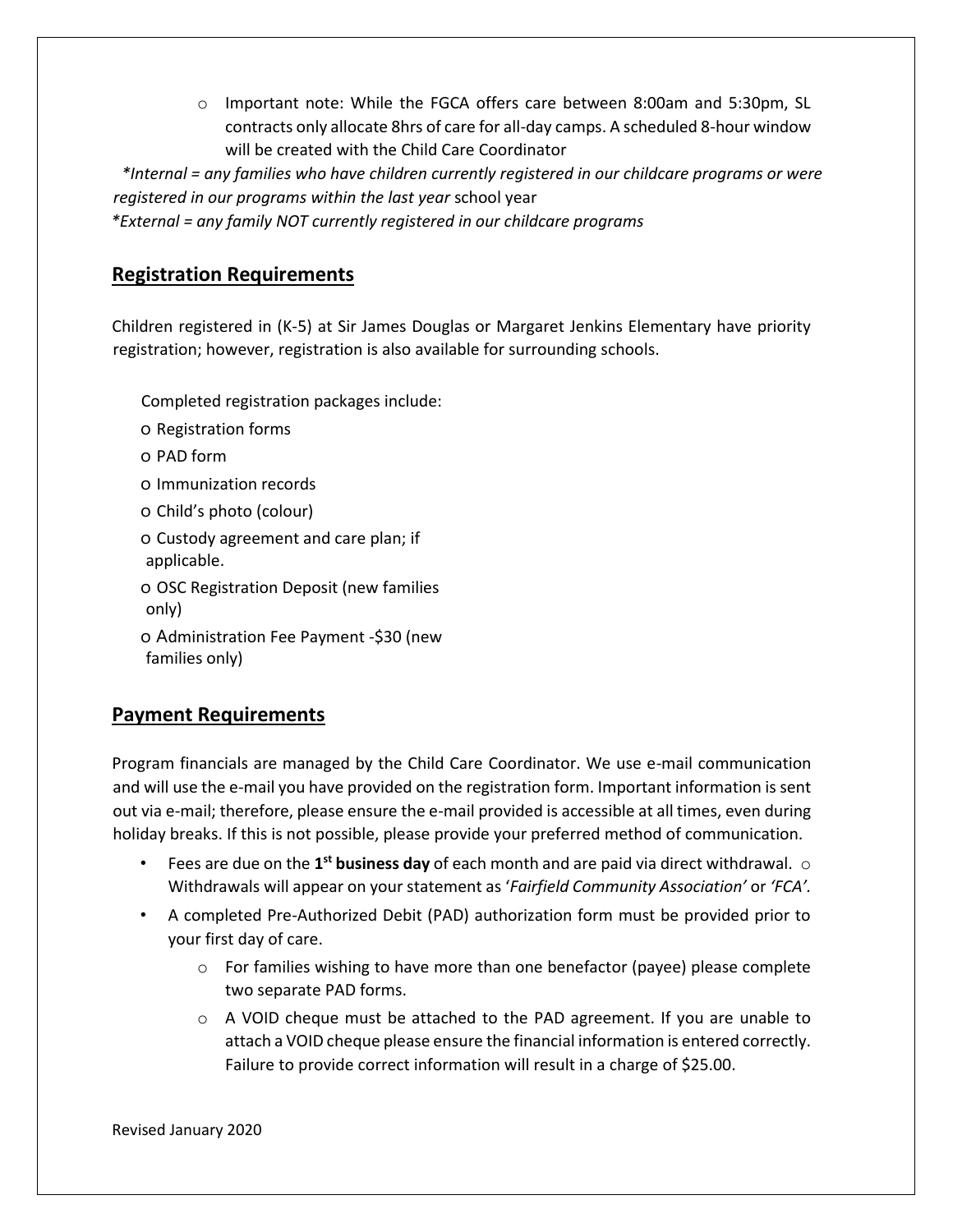- Professional Development Day Camp fees are processed on the **15th day of the month** in which the Pro-d day falls.
- Each *new* family is required to pay a one-time administration fee of \$30.00.
	- o A non-refundable deposit of \$150.00, \$50 for those registered in morning care only, is due at the time of registration. For families re-registering in program, Deposits are carried over each year.
		- **Please note**: for those families that register for the upcoming school year, registration deposits are refundable up until July  $1<sup>st</sup>$ . After July  $1<sup>st</sup>$ , registration deposits are not refundable.
	- o Deposits and administrative fees must be paid by cheque.
	- o All cheques can be made out to *The Fairfield Gonzales Community Association*.
	- o On the memo line indicate your child's name and program (MJOSC or FFOSC).

*Here at the FGCA we recognize that there are a number of situations that can cause financial strain, if you need to arrange alternate payment arrangements, please contact your onsite manager.* 

## **Affordable Child Care Benefit**

As a licensed preschool, we are eligible to accept provincial childcare benefit for eligible enrolled children. The following are expectations that our program has for families utilizing childcare subsidy.

- 1. Parents/Guardians are ultimately responsible for all fees as registrants to our program.
- 2. Parents/Guardians will be responsible for fee payments until benefit plan authorization has been received by our program. Please note that Affordable Child Care Benefit application processing can take 6 to 8 weeks.
- 3. Parents/Guardians are responsible for paying any parent portion remaining after the deduction of subsidy from the program fees.
- 4. Parents/Guardians are responsible for renewing the benefit authorization before it expires.
- 5. Parents/Guardians are responsible for renewing the benefit authorization before it expires. For more information about this program visit: [https://www2.gov.bc.ca/gov/content/family-socialsupports/caring-for-young](https://www2.gov.bc.ca/gov/content/family-social-supports/caring-for-young-children/child-care-funding/child-care-benefit)[children/child-care-funding/child-care-benefit](https://www2.gov.bc.ca/gov/content/family-social-supports/caring-for-young-children/child-care-funding/child-care-benefit)

If you need assistance with the application process, contact our Family Program Manager or the Child Care Resource and Referral Centre 250-382-7000 or MCFD at 1-888-338-6622, option 1. Please note, authorization from the MCFD (Ministry of Children and Family Development) may take several weeks to process.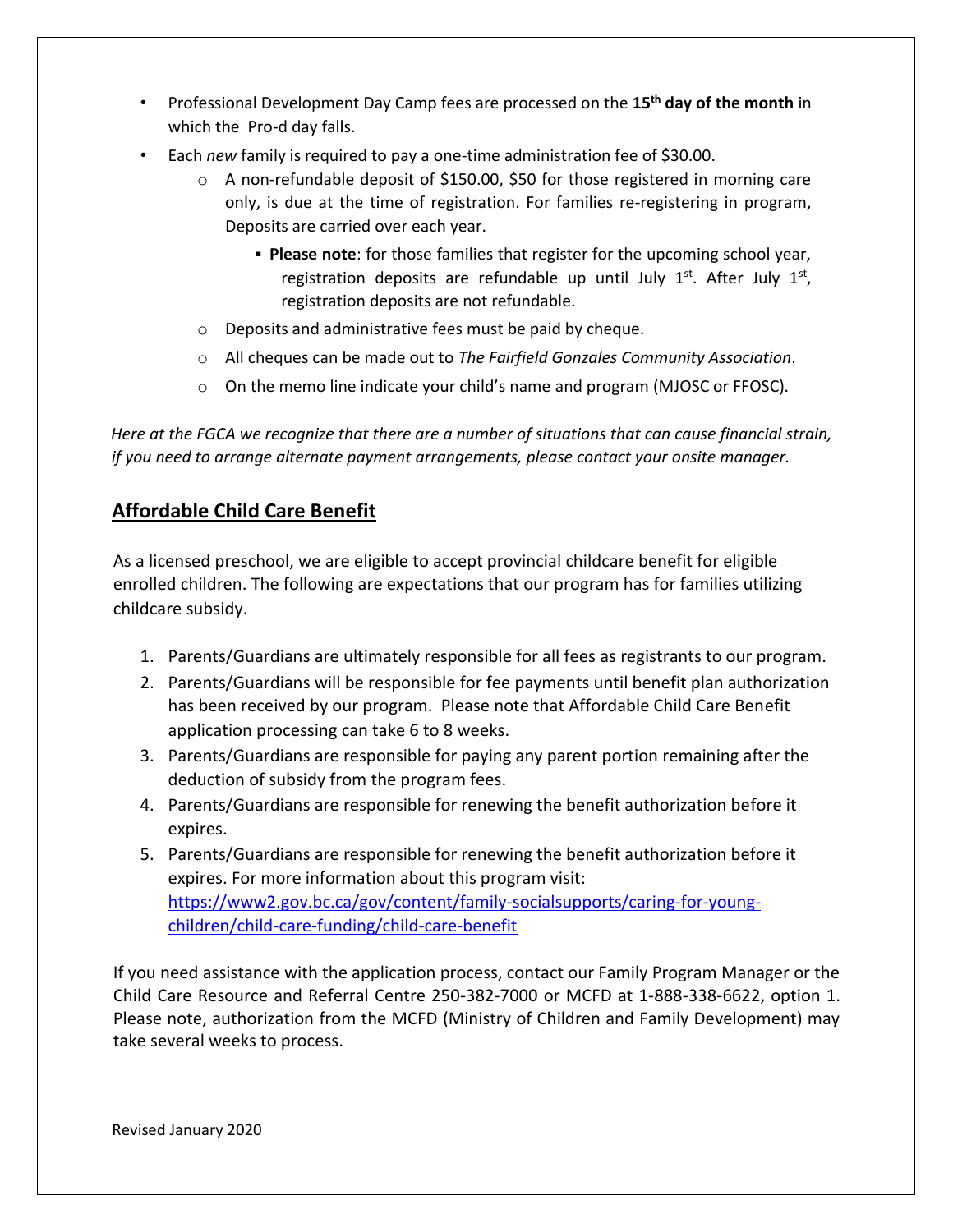## **Late Fee Payment Penalty Procedure**

If your payment is not received by the  $1<sup>st</sup>$  business day of the month, a late fee of \$5.00 per day will be charged. If full payment is not received by the  $5<sup>th</sup>$  day of the month your child(ren) may not be able to return to program until the account has been paid in full.

## **NSF Penalty Procedure**

Should your direct debit payment or cheque be returned to our organization as NSF, we require repayment. Charges will be applied to your account, unless paying by cheque or cash is requested. Repayment must be in the amount of the original fee as well as a \$15.00 NSF penalty charge (\$25.00 NSF penalty fee for stopped payments). Upon the FGCA receiving notification from our financial institution regarding NSF a notification will be sent to you via email.

## **Withdrawal and Refund**

• Families must provide the FGCA's Out-Of-School Care onsite Manager with **one month's**  written notice, received by the 1<sup>st</sup> day of the preceding month, to de-register or decrease registered days.

In lieu of notice families will be charged one month's fees.

- $\circ$  If adequate notice is given, registration deposits are applied to the last month of care.
- The withdrawal policy for **Seasonal Camps** requires notice **15 business days** prior to the first of day of camp for a 100% refund, after which, there will be no refunds issued.
- The refund policy for **Pro-D Day Care** requires notice **10 business days** prior to the start of day of care for a 100% refund, after which, there will be no refunds issued.

# **Absentees (when your child will not be attending our program)**

If your child will be absent from program, parents are required to phone the message line and leave a message stating your name, your child's name, program space and the date of absence by 2:30pm.

o **We are unable to accept notification of absence via e-mail.** 

- If you do not inform us that your child will be absent, our missing child protocol will be followed (see below)
- If we do not receive notice of a child's absence you will be subject to a **non-notified absence fee of \$50** (see below).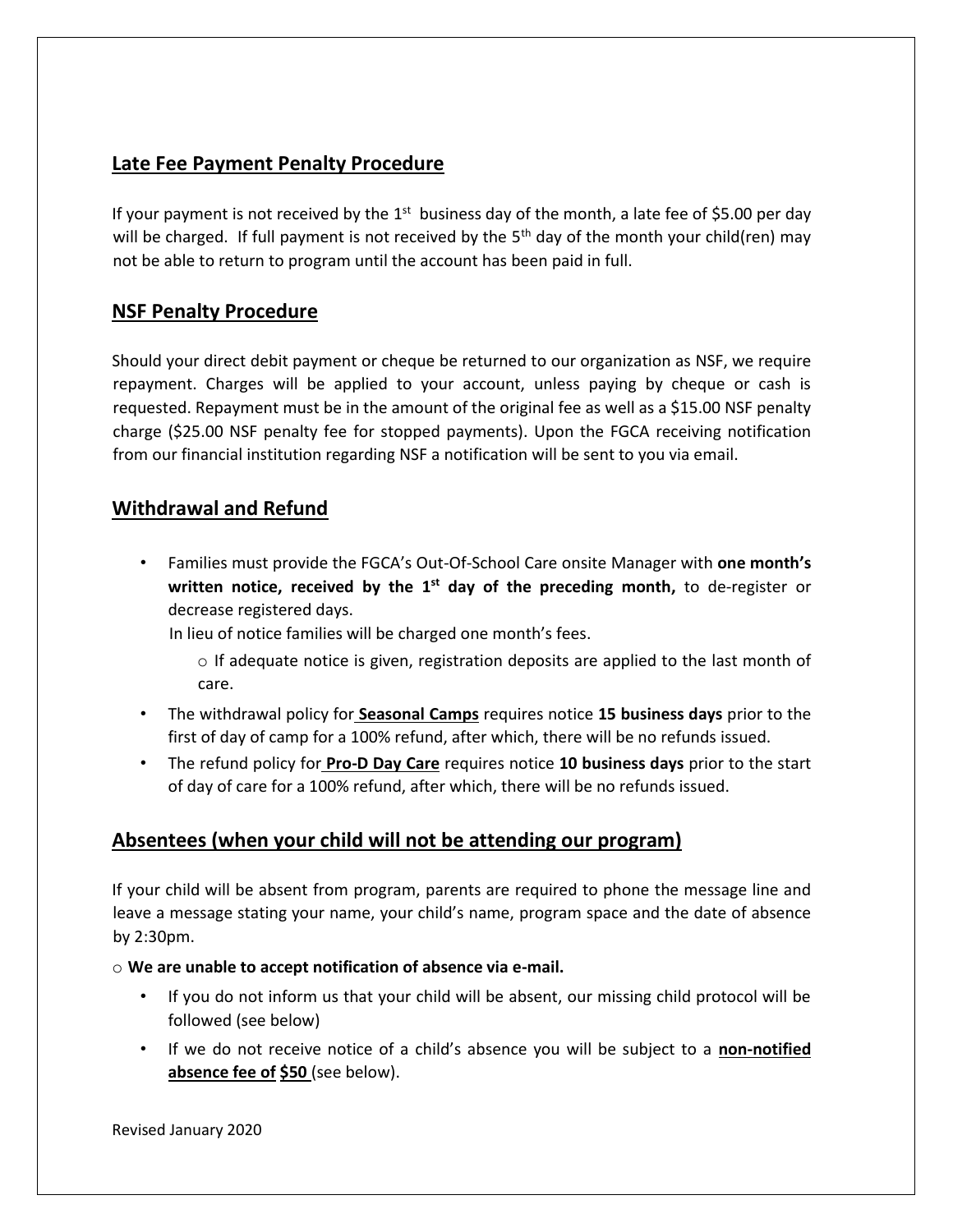# **Health and Safety**

#### Missing Child Onsite

- If your child does not arrive to our program by 3:00pm, our procedure is to:
	- o Check the message line and parent communication book
	- o Ask teacher and/or school office (if available) of the child's whereabouts
	- o Have the child paged through the school intercom system
	- o Call the parents and emergency contact numbers indicated on your registration form
	- $\circ$  If by 3:10pm your child has not been located, we will call the police and report your child missing

#### Missing Child Off-Site

If a child has been accounted for and then goes missing, we will complete a five minute search of the area, after which, 911 will be called.

#### Out-trip Protocol

We follow these out-trip procedures when taking part in activities offsite:

- The FGCA will ensure that parents have reasonable access to their child at all times.
- Out trip information will be available in your program space, in monthly calendars (in the program binder and posted in the room) as well as sent via email prior to your child's out trip.
- We will endeavor to return to the program space between 5:00pm and 5:30pm.

If you wish to pick your child(ren) up from the out-trip location, or on route, please speak to a manager in advance to arrange pick-up from the out-trip location. If your child is unable or unwilling to attend the out-trip please make arrangements for alternate care. Additionally, please send your child prepared for the out-trip with appropriate attire and food.

#### Injury and accident procedures

• Should your child sustain an injury that requires medical attention, we will contact you immediately. If we are unable to reach you, we will call the emergency contact person for direction.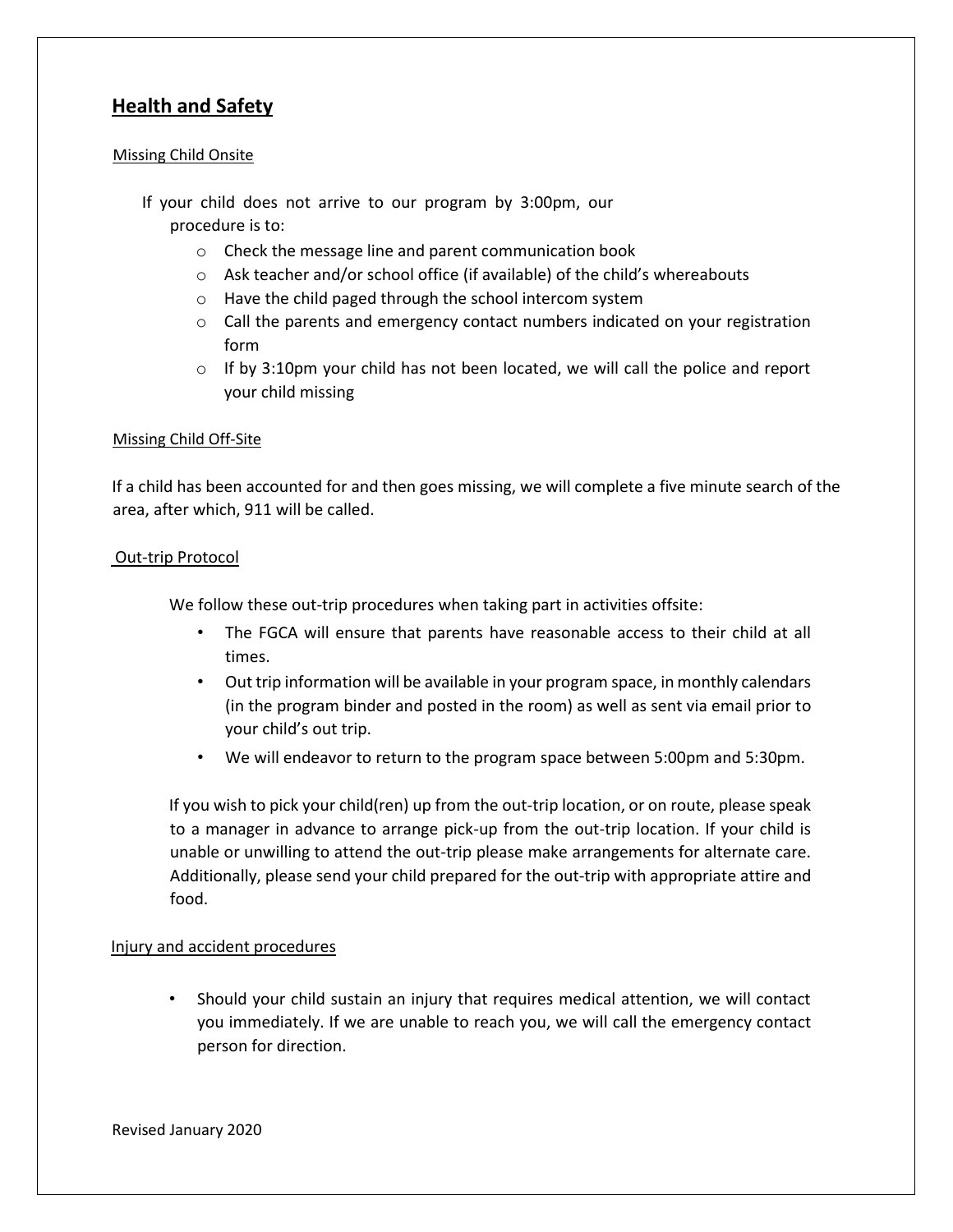- All injuries are documented. Minor injuries such as bumps, bruises, small scrapes or surface cuts will be tended to by staff, documented and brought to the parent's attention at pick-up time.
- Injuries requiring medical attention will be reported to the parent, Manager, Co-Executive Director (Kristina Wilcox) and VIHA licensing.
- If the injury requires immediate medical care we will call 9-1-1.

#### Outside

We carry first aid kits with us at all times, as well as the attendance sheet and the child's emergency forms. It is very important for parents to keep the emergency forms and their registration papers up to date throughout the school year. For additional safety, our playground areas are checked daily by staff as well as inspected monthly by our facility staff and routinely inspected by our Licensing Officer as part of their program review.

#### Emergency Situations

The FGCA staff are trained to follow the FGCA Emergency Procedures. Procedures are posted in program spaces. Programs are equipped with cell phones and staff will may every attempt to contact parents during/after an emergency.

#### Emergency Closure and Weather Closures

In the event of an emergency (including but not limited to: unforeseen weather, lack of human resources, natural disasters, health emergencies (includes Island Health mandated closures), power failure, renovations or teachers strike), the FGCA will close. If emergency closure is necessary during operating hours we will attempt to contact you by phone to promptly pick up your child. There will be no refunds issued for emergency closures; however, in the event of a closure lasting more than one month, we will assess our feasibility to provide fee credits. Should the region be experiencing dangerous weather conditions, and SD61 closes, the FGCA will also close. Follow the steps below to obtain the most up to date information:

- Check the SD61 website a[t http://sd61.bc.ca.](http://sd61.bc.ca/)
- Check the FGCA website at [www.fairfieldcommunity.ca.](http://www.fairfieldcommunity.ca/)
- Call your onsite manager (refer to numbers provided at the beginning of manual)
- Check your e-mail as your onsite manager will endeavor to provide written notification

#### **Emergency Parent Hand book**

If the FGCA opens for Emergency Childcare, for example during COVID-19, please make sure you have read and understood the Emergency Handbook that can be found on our website [https://fairfieldcommunity.ca/schoolage-programs/before-after-school-care/registration](https://fairfieldcommunity.ca/schoolage-programs/before-after-school-care/registration-contacts/)[contacts/](https://fairfieldcommunity.ca/schoolage-programs/before-after-school-care/registration-contacts/)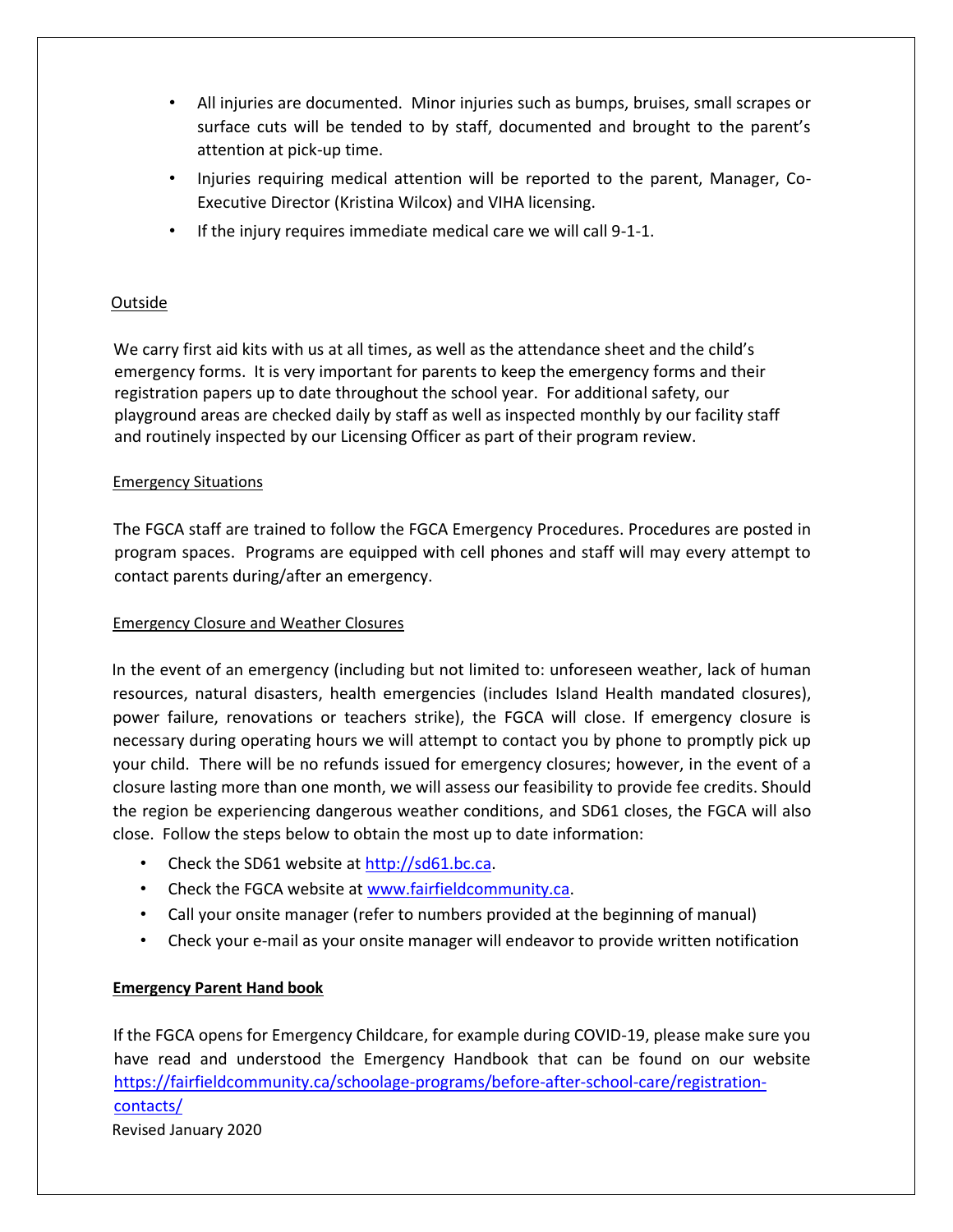#### Authorized Pick-up

Children may only be released to persons named on the child's registration and emergency form. Authorized pick-up contacts must be responsible adults who are of the legal age of 19. If the staff do not recognize an individual picking up a child, they will ask for photo ID. Three emergency contacts/authorized pick-ups are required on the registration form; however, if you wish to have more than three authorized pick-up persons please complete the '*additional contacts*' form.

#### Authorizing additional pick-ups

If you wish to have an individual who is not listed on your registration package pick up your child, we require advanced **written** authorization by either completing '*additional contacts*' form, by sending an email or leaving a note with the manager. Pick-up contacts must be responsible adults who are of the legal age 19. If a staff member does not recognize a pick-up person they will ask for photo ID.

If you wish to have more than three permanent pick-up persons please complete an '*additional contacts*' form. Forms are available through your onsite manager.

#### Release of Care

Parents must sign their child(ren) in (camps days and before school care only) and out of program, with the correct time and their initials in pen. Staff members are not permitted to release children for play-dates or special extra-curricular after school activities without prior authorization. Your child(ren) may never sign themselves out, walk home or leave the premises without being signed out by a responsible adult from the pick-up list**.** The FGCA does not facilitate play-dates for children. All play-dates must be prearranged offsite and prior to 2:30pm.

#### Alleged Impaired Pick-up

The FGCA will take reasonable steps to prevent suspected impaired persons from gaining access to a child. If a staff member believes the child to be at risk, they will offer to call a taxi, relative or friend to pick up the person and child. As required by law, the FGCA staff may call MCFD and/or the police in the event that a child is taken off premises by an allegedly impaired person. Alleged Child Abuse

We are **required by law** to call the Ministry of Children and Family Development (MCFD) if we suspect any form of child abuse or if a child discloses concerning information to a staff member. The FGCA staff members are not able to discuss details of legal investigations with families.

Medication and Administering Medication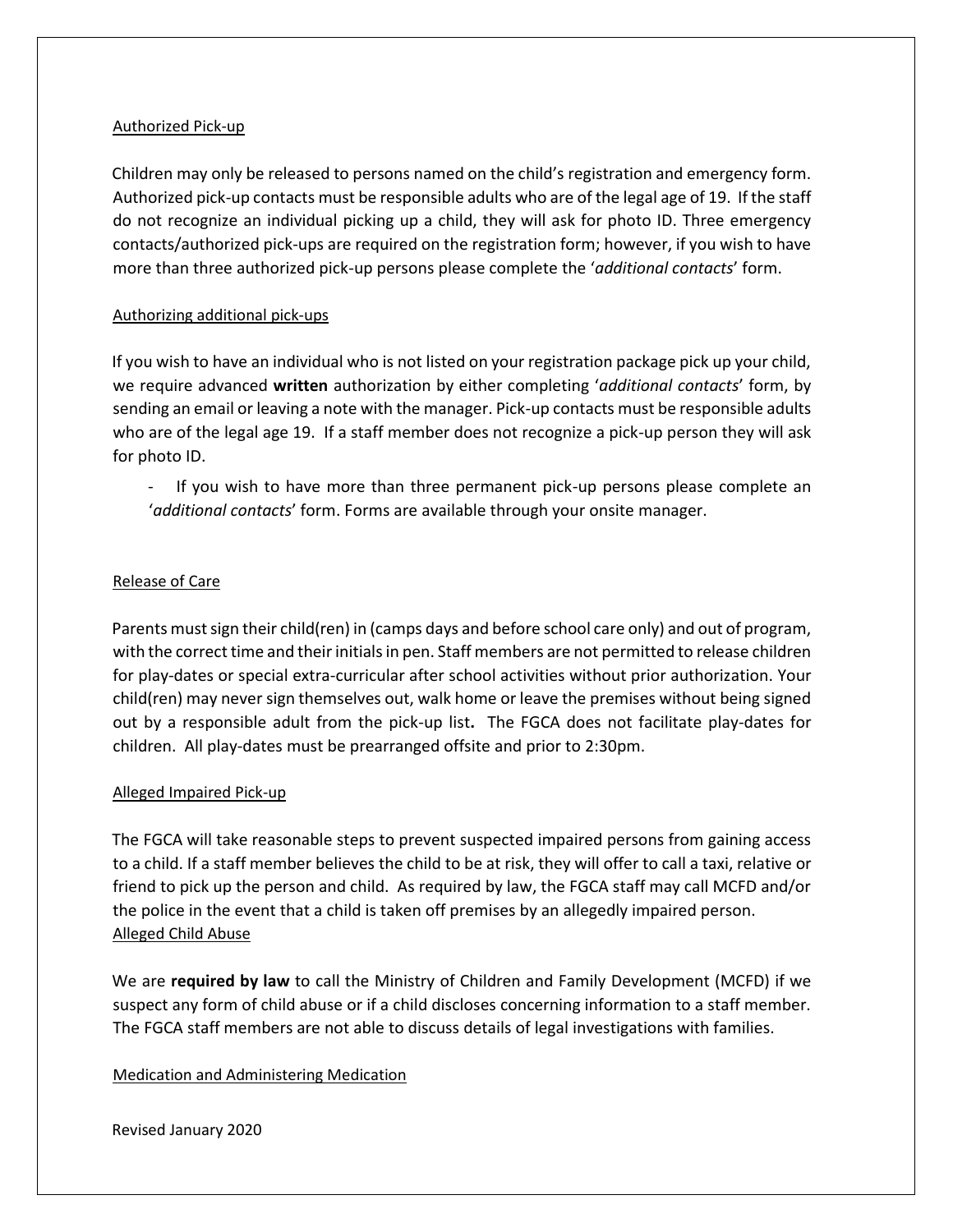- Parents must fill out a permission to administer medication form as directed by the manager.
- Medication will be given to the child in the amount and at the time specified by the care plan/parent.
- We will ensure that a child's medication is not accessible to any child, except for children who requires access to their own medication (e.g. Epi-pens/insulin).
- Our staff will assist/supervise and document the administration of a child's medication.
- In order to ensure we are able to provide the best quality of care to your child, guardians are obligated to share medication information with the management team if the medication has an affect on:

o the child's behaviour, o the interaction between leaders and the child, or o will impact care in any way

#### Illness and Communicable Disease

Do not send your child to OSC if they are sick (e.g. runny nose, cough, fever, stomach ache, toothache, infections and earache). If you drop off your child and they are ill we reserve the right to decline care or send them home as we notice the symptoms. If your child becomes ill, immediate arrangements must be made to pick up your child. In the interim, your child will be able to quietly rest in a supervised area. It is the parents' responsibility to inform the onsite manager if their child has contracted a communicable disease (chicken pox, impetigo, etc). This will enable us to alert others as to the health risk. Your child will not be permitted to attend program during this time. Upon returning, the FGCA reserves the right to ask for a physician's note stating health status.

#### Head Lice

If your child contracts head lice, please inform the onsite manager immediately. As a large childcare provider operating out of a community space, it is important that we control the spread of lice. Therefore, we ask that you do not send your child(ren) back to program until they have been lice free for a minimum of 24hrs and proper treatment has been given. This will also ensure we are able to disinfect all affected areas in a timely manner. For more information please visit Health Link BC at:

<http://www.healthlinkbc.ca/healthfiles/hfile06.stm>

## **Non-Notified Absence Penalty Procedure**

Revised January 2020 If your child is going to be absent from program you must call the message line directly prior to **2:30 p.m.** You must state your child(ren) name(s), the date they will be absent from program and the current time. Phone numbers for calling in absences can be found within your programs'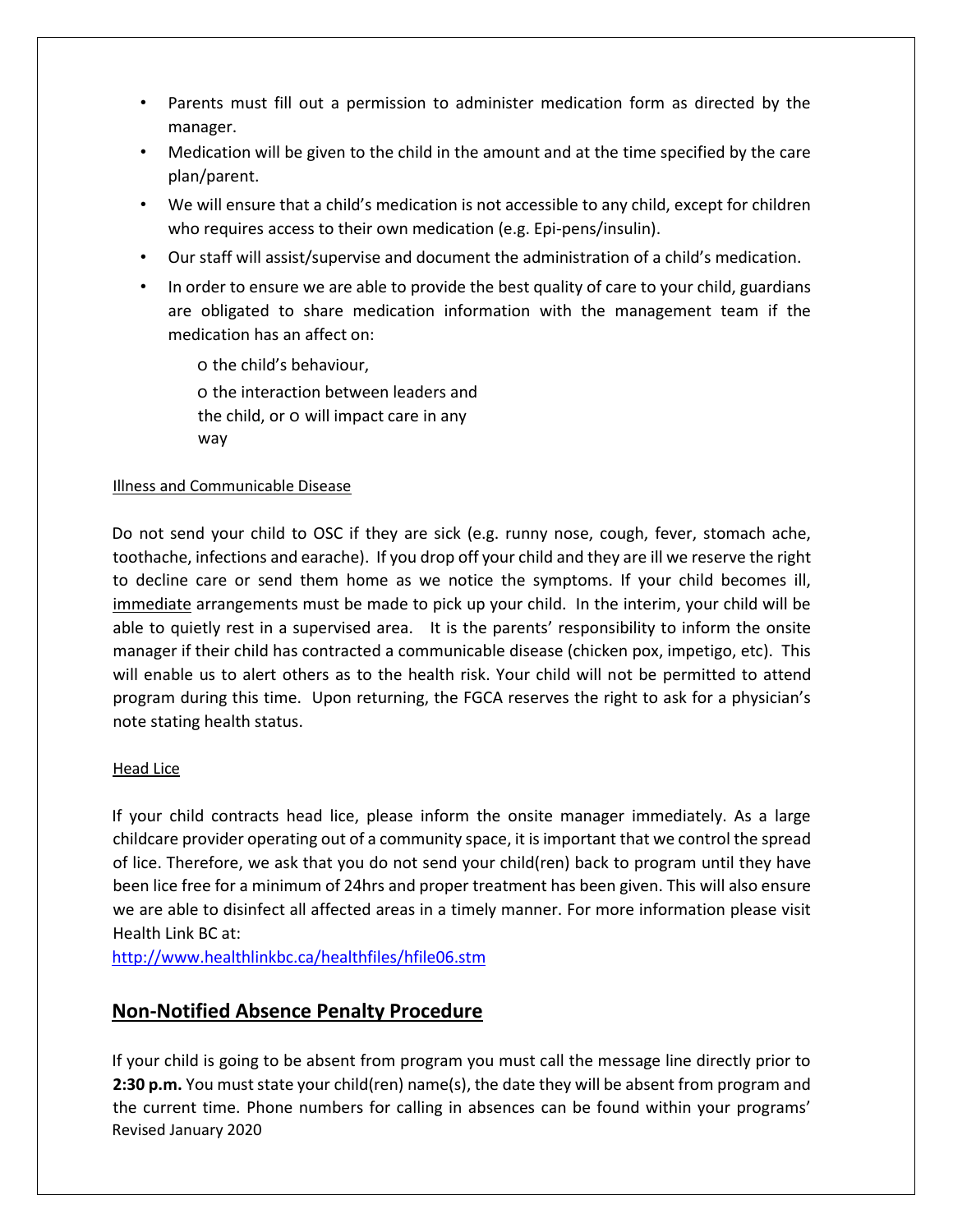contact information. In the event that a child does not arrive to program by **3:00pm**, and we have not been notified of an absence, missing child protocols will be followed (see above). At that point, a non-notified absence charge will be applied to your account.

## **Late Pick-up**

If you are late, after 6:00pm on regular OSC days or after 5:30 pm on Pro-D/Camp days and we have not heard from you, we will take the following steps:

- 1. We will call you
- 2. We will call the emergency contacts and authorized pick-up persons
- 3. If we are unable to reach a contact within half an hour, we will call the Ministry of Children and Family Development (MCFD)
- 4. The MCFD will take the child into their custody until a parent is located
- 5. A note will be left at the centre stating where your child may be picked up

## **Late Pick-Up Penalty Procedure**

Should you arrive late to pick up your child(ren) there will be a \$25/per quarter hour charge applied to your account. Verbal or written notification will be given by the onsite manager who will follow-up with you regarding payment. This fee covers the wage of two employees who are required to remain after their working shift to supervise your child(ren). If you chose to pay by cheque or cash, we require the payment prior to your child(ren) attending their next scheduled program day.

# **Guidance and Discipline**

The FGCA will ensure that behavioural guidance is age-appropriate, applies logical consequences and will take into consideration the cultural and individual needs of the child. The FGCA views children as individuals deserving of respect. Our staff support and encourage children to express their feelings, make positive choices and work towards solving their own problems. Our guidance policy is based on the below:

- 1. Role Modeling
- 2. Discipline is based on safety, respect and cooperation.
- 3. A child is not allowed to hurt themselves or others.
- 4. Children will be given clear, simple and consistent limits regarding appropriate behaviour.
- 5. Choices will be offered whenever possible
- 6. Verbal direction and re-direction will be the main means of guidance and discipline.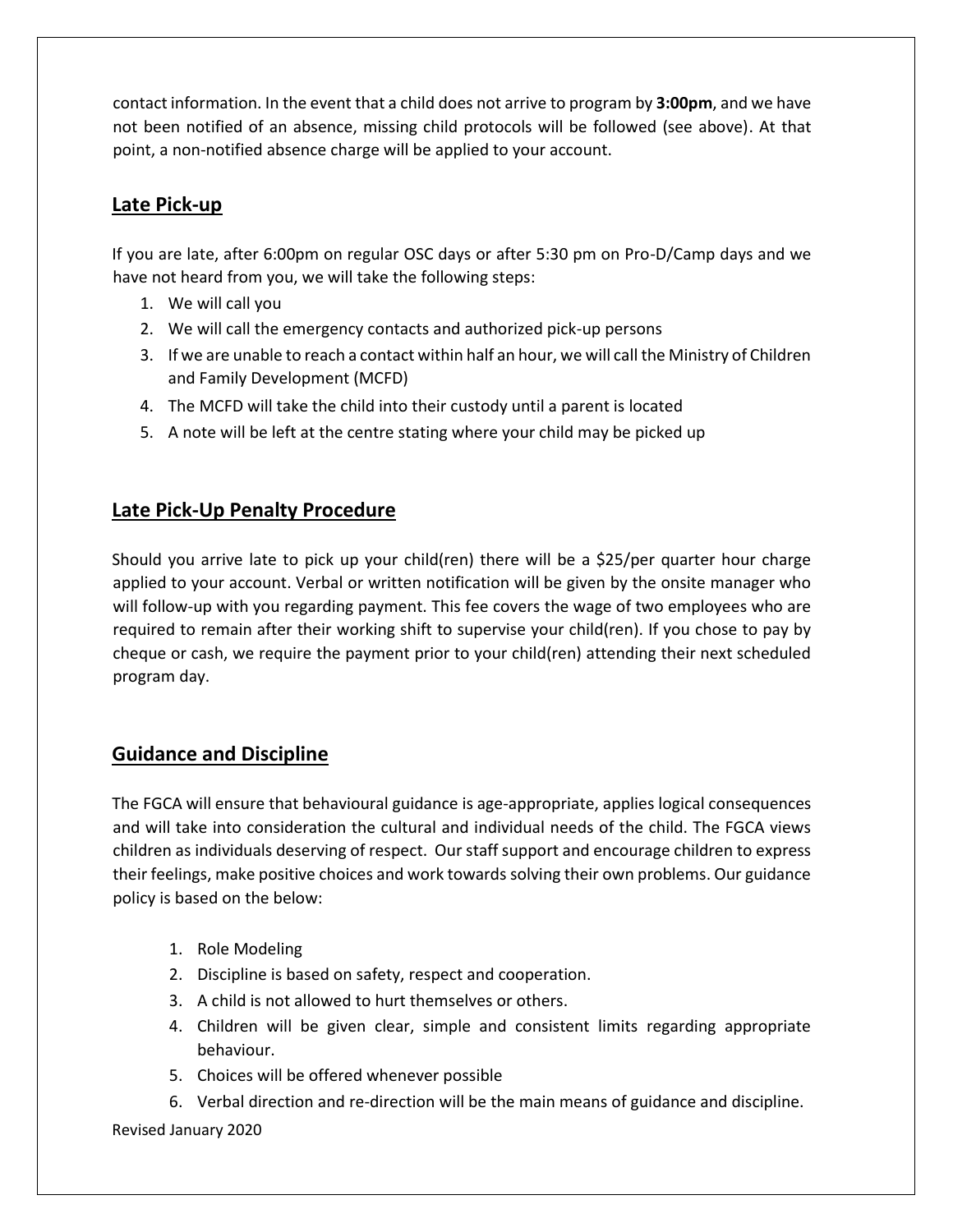If it is necessary for the child to have time away from the group, the child will be supervised. Under no circumstances will physical, emotional or verbal punishments be used. The FGCA does not tolerate inappropriate behaviour such as, but not limited to: rude and disrespectful behaviour towards staff, offensive and coarse language, bullying behaviour, verbal and physical aggression or abuse, emotional abuse, malicious behaviour, teasing, cliques, peer pressure, physical discrimination, inappropriate discussion and touching, sexual abuse, theft, unauthorized absence or departure from program, disrespect of others' belongings and FGCA property. Religious, racist or socio-economic discrimination will not be permitted.

#### Behaviour Management

If a child is having difficulty co-operating in a program the following steps will be taken:

- 1. Encourage the child to make a positive choice.
- 2. Using age appropriate language to explain the importance of appropriate behaviour and redirect the child
- 3. If child is still non-compliant, offer the choice to (a) follow the expectation or (b) have time away until child is ready to problem solve.
- 4. If undesirable behaviour continues, the manager and leaders will discuss and problem solve with the child.
- 5. If manager deems necessary, a phone call to parent/guardian will be made. The parent/guardian may be asked to pick-up the child immediately.
- 6. A meeting with manager will be scheduled to discuss concerns and solutions.
- 7. If the above steps are unsuccessful, a meeting with the Child Care Coordinator or Co-Executive Director will be scheduled and a care plan will be discussed.

All of our staff members are trained to document notable behaviour. The FGCA reserves the right to inform parents that alternate childcare arrangements will need to be made if we feel our safety and behaviour expectations are not being met.

#### **Conflict Resolution**

At the FGCA we aim to be positive and welcoming to ideas, taking time for people with open listening and being a sounding board. The FGCA believes that a successful program intrinsically relies on the cooperation and cohesiveness of children, their families, staff, the community and various integral outside resources. Our mission is to create a positive space from a basis of supporting families and community.

Revised January 2020 In the event of a conflict, the FGCA takes a problem solving and family-centered approach. We value open communication, mediation, and encourage parents to discuss any concerns regarding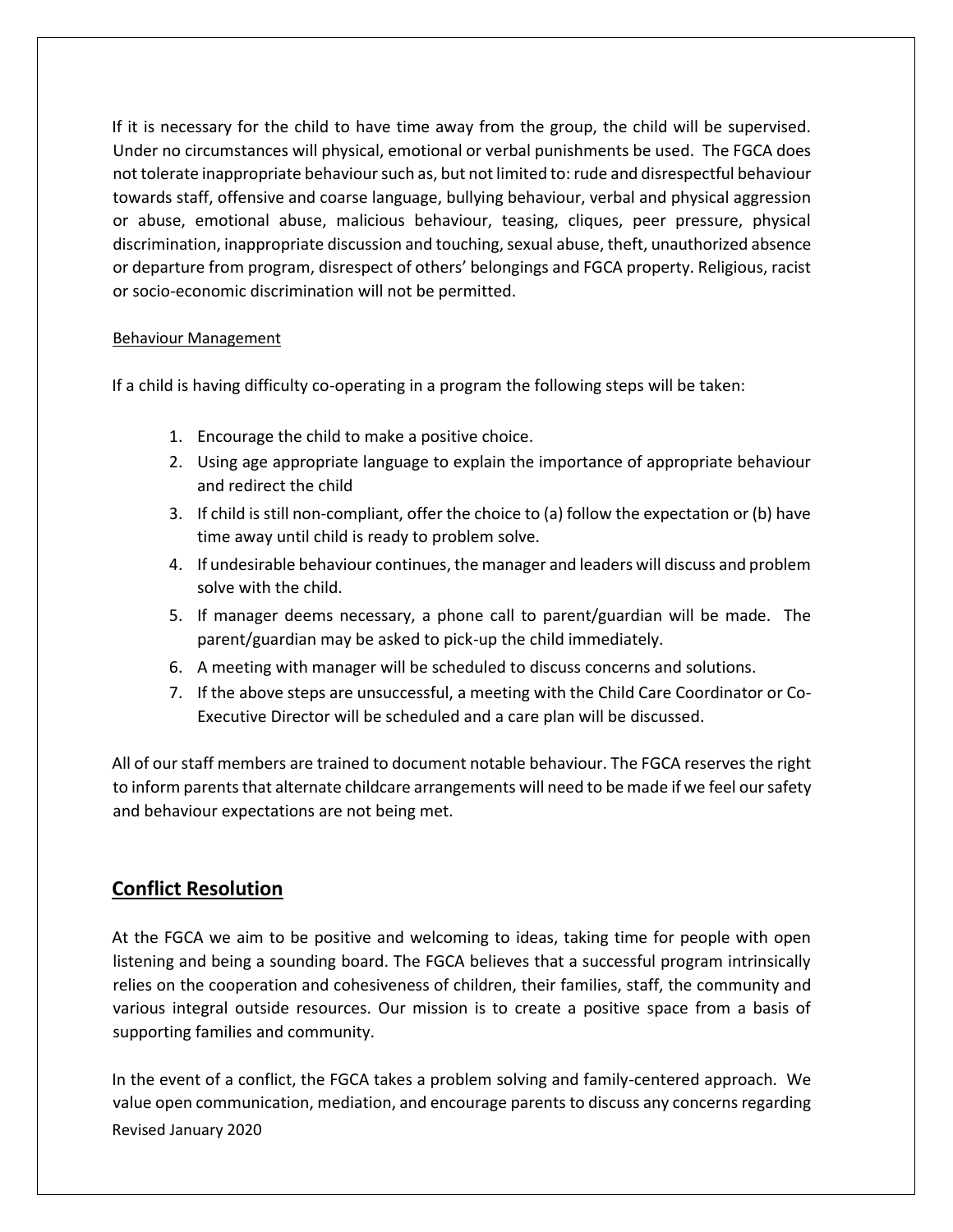their child(ren) and their child(ren)'s's experience in our programs. Managers have an open door policy and will address a parent's/guardian's concerns in a respectful environment. Whenever possible please make an appointment with the onsite manager to assist in discussing the matter in a timely fashion.

In the event that an issue is unresolved between the manager and parent please make an appointment with the Child Care Coordinator. If a resolution is not achieved, please bring the matter to one of the Co-Executive Directors. If, after meeting all of the above, concerns remain, parents may contact the Board of Directors.

# **Discharge**

The FGCA reserves the right to discharge based on:

- Inability of the child or family to follow FGCA expectations and policies
- Inability of the child or family to adhere to the FGCA's Code of Conduct
- Inability of the program to meet the needs of the child or family
- Refusal to meet with management and failure to communicate regarding the care of your child
- Three late payments, non-payments or NSF cheques
- Three late pick-ups
- Three non-notified absences

In the event that an issue arises, a mandatory meeting will be set with the onsite manager and either the Child Care Coordinator or Co-Executive Director. All written warnings will go on file. In the case that your child is discharged from the program we will provide a pro-rated reimbursement.

## **Custody**

We require, with registration, all legal documentation regarding custody and custody orders. The FGCA cannot withhold a child from a parent and will not intervene in custody issues unless current court ordered documents have been provided. In the case that we have a copy of a custody order that is not being abided by we will contact all concerned parties. This may include phoning the police and/or The Ministry of Children and Family Development.

Please speak with the manager if you have specific questions relating to your situation.

## **FGCA Custody Arrangement Document**

We require written paperwork indicating the agreement plan outlined by separated or split families. Both parents/guardians are required to fill out the documentation and paperwork to ensure that information is shared. If you have **joint custody** of your child, we expect payments,